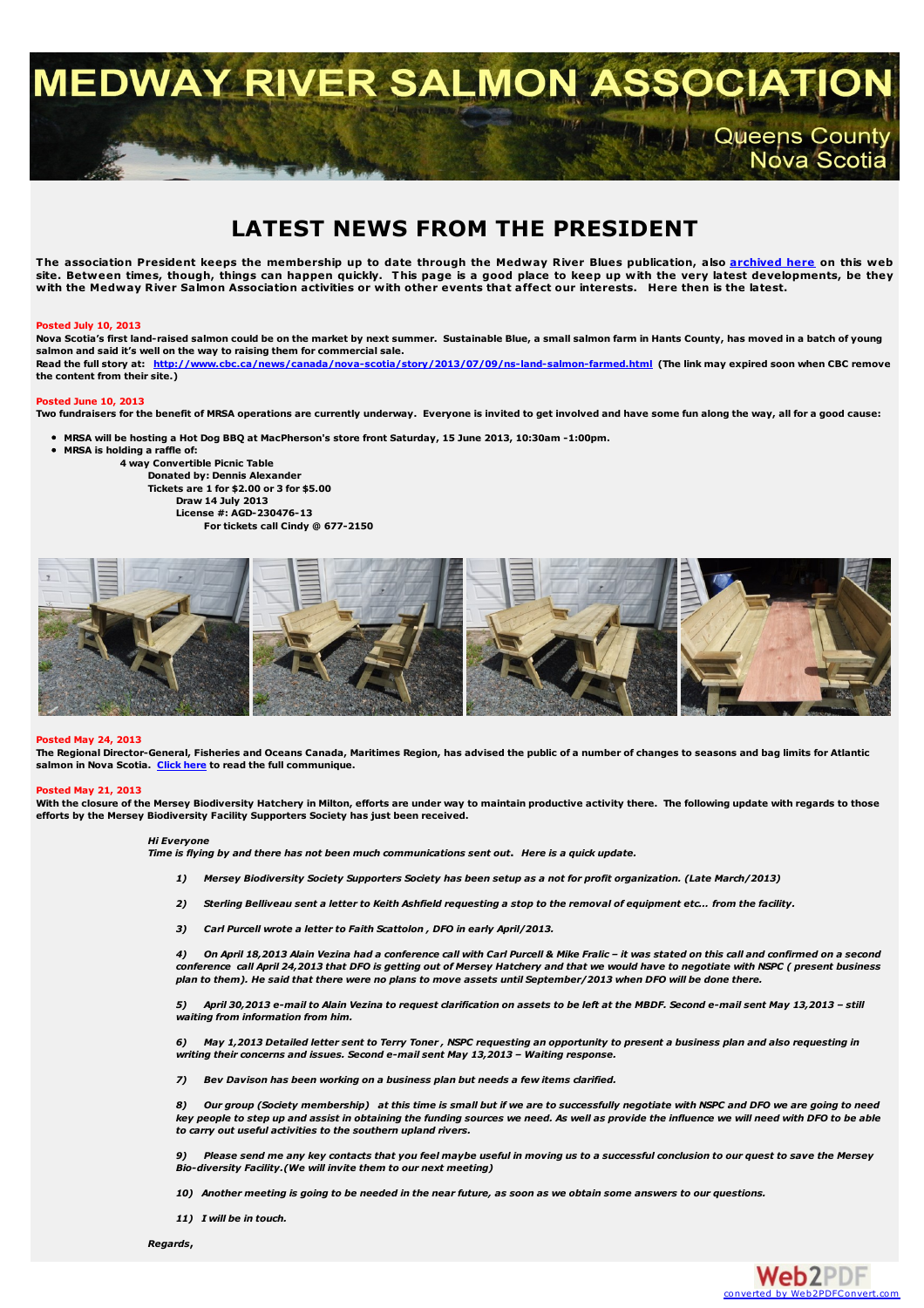#### **Posted April 8, 2013**

**Notice: Please join MRSA aswe host a viewing of the video 'Salmon Wars'**

**May 6, 2013 @ 7:00pm QueensPlace Emera Center, Community Room**

#### **Posted April 4, 2013**

**The following was forwarded by Queens MLA Vicki Conrad and is published here for information.**

*PUBLIC CONSULTATION Crown Land in Western Nova Scotia*

*Nova Scotians now own 1.5 million acres of Crown land in the province's western region. It's an abundance of natural resources. The province wants to hear from you on ways these lands can be used to create economic and social gain for the western region and for all Nova Scotians.*

*Please join us for an open house to share your ideas.*

*CONSULTATION SESSION – 5PM TO 8PM*

*April 9 Greenfield, Queens Co. Greenfield Recreation Centre 5048 Hwy #210*

*To get more information, or submit comments online: www.novascotia.ca/natr*

*To check consultation near you, call toll free: 1-855-814-5832*

*To mail comments, write to: Western Region Crown Land Planning, Department of Natural Resources, PO Box 698, Halifax, NS, B3J 2T9*

#### **Posted March 4, 2013**

Shelburne Harbour in Shelburne County has become a source of aquaculture controversy having been exposed to the long term presence and growth of a number of [open-pen](http://friendsofshelburneharbour.org/) sites. Local resident, Herschel Specter, has picked up the gauntlet, fighting the issue in the courts and the media. With others, he formed the Friends o Shelburn Harbour. At the end of 2012 he began to write a series of letters outlining the specifics of his many concerns. The letters contain a wealth of statistics which he ably presents to show that things as stated by government and industry sources are not what they might seem. [Click](http://medwayriversalmonassociation.org/aquaculture/HerschellSpecterLetters.html) here to read his series of informative letters, **also available via our [Aquaculture](http://medwayriversalmonassociation.org/aquaculture/aquaculture.html) page.**

#### **Posted March 2, 2013**

The Atlantic Salmon Federation has now published its final report on the feasinility of a commercial closed containment salmon farming facility. See it [here](http://medwayriversalmonassociation.org/aquaculture/ClosedContainmentReport.pdf), also **available from our [Aquaculture](http://medwayriversalmonassociation.org/aquaculture/aquaculture.html) page.**

# **Posted February 28, 2013**

MRSA was profiled in this week's Queens County Advance for our activities in relation to trout stocking. See [here](http://medwayriversalmonassociation.org/news/Advance26Feb2013.pdf) on our "In The [News](http://medwayriversalmonassociation.org/news/inthenews.html)" page.

## **Posted February 19, 2013**

**The draft minutes of the January 29, 2013, meeting are now posted on out [Membership](http://medwayriversalmonassociation.org/membership/membership.html) page.**

# **Posted February 3, 2013**

The following has been received from the Nova Scotia Salmon Association and is posted here for information.

*To: NSSA Board; NSSA Members; NSSA Affiliates; Flies & Lies List*

*Hi Folks,*

The Regulations Respecting the Possession of Live Fish will be effective April 1st, 2013. For Background Info, FAQ's and the new regulations please refer to the Inland *Fisheries website links below.*

*Live Fish Possession Regulations:*

*Backgrounder and FAQ's:*

*<http://www.gov.ns.ca/fish/sportfishing/ais/FCRA-QandA.pdf>*

*Regulations Respecting the Possession of Live Fish:*

*<http://www.gov.ns.ca/fish/sportfishing/ais/OIC-2012-356-Live-fish.pdf>*

There has also been changes under the Maritime Provinces Fishery Regulations <http://laws-lois.justice.gc.ca/eng/regulations/SOR-93-55/> in regard to what may be used *as bait.*

*General Bait Provisions*

*18. No person shall use as bait, or possess for use as bait, in a province any*

*(a) live or dead*

- *(i) bass, bullhead, sunfish, white perch, yellow perch or other spiny fin-rayed fish,*
- *(ii) goldfish or other carp, or (iii) chain pickerel; or*

*(b) live fish that was not taken in that province.*

*SOR/2001-452, s. 7.*

*Thanks to the good folks at Inland Fisheries for enacting these regulations.*

*Cheers,*

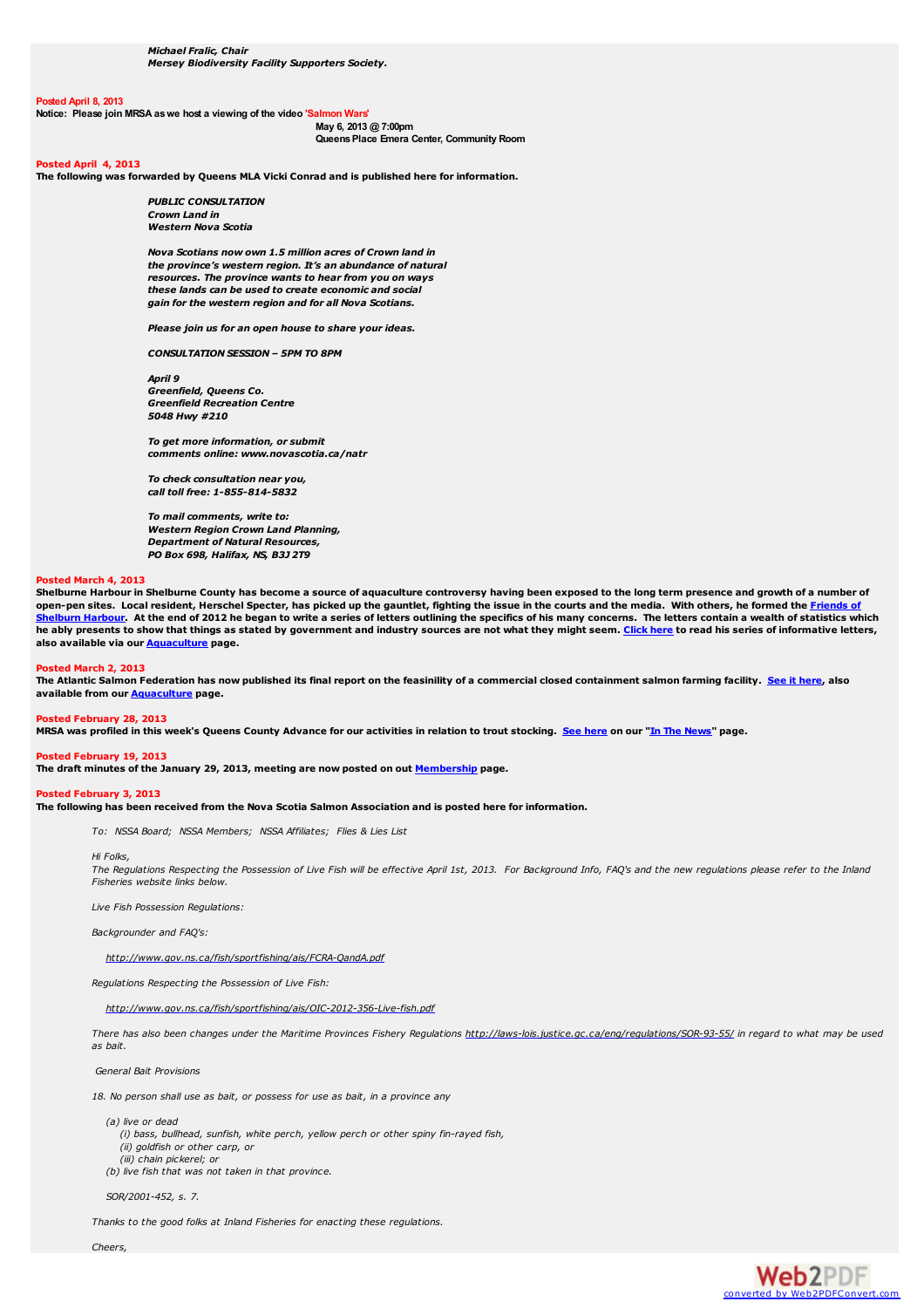#### *Larry Shortt*

# **Posted January 30, 2013**

A general meeting took place on the evening of January 29, 2013, at the Charleston fire hall. To see President Horace MacPherson's report which he presented at that **meeting, click here** 



**MRSA EXECUTIVE MEMBERS ARE ATTENTIVE AS PRESIDENT HORACE MacPHERSON PRESENTS HIS REPORT AT THE MEETING. CLICK ON THE PICTURE TO SEE A SHORT VIDEO CLIP OF THE MEETING.**

#### **Posted January 9, 2013**

MEMBERSHIP DRIVE:I would like to thank all our members for the great year we had in 2012. Several members were involved in taking environment courses, culvert assessment, invertebrate training, liming the brooks to help with acid rain, and water quality training. Now, we are better prepared to start to consolidate this information, and with the help of a professional, we look to develop a program and written report that will be accepted by the scientific community. The need to integrate multiple aspects of an ecosystem, in recovery initiatives, is becoming increasingly clear and should involve multiple species in order to address **longer term species at risk.**

Moving forward in 2013, the Medway River Salmon Association has a great opportunity to help our river begin recovering from acid rain and target endangered/threatened species in our watershed area. This project could successfully be used as a multi-year project.

**We also have several openings that we need volunteers for:**

- **a. membership coordinator**
- **b. special projects (hatchery and endangered species projects)**
- **c. Adopt-a-highway coordinator – Mill Village to Greenfield**

Remember, this is your river that will be passed down to your children and to their children, hopefully, for years to come,

**Yours in Stewardship…. Horace Macpherson, President MRSA**

# **CLICK HERE FOR FURTHER DETAILS AND FOR A [MEMBERSHIP](http://medwayriversalmonassociation.org/presidentsnews/MembershipDrive2013.pdf) RENEWAL FORM**

#### **Posted January 7, 2013**

The minutes of the November 13, 2012, general meeting are now published on our membership page, or click here to view [directly](http://medwayriversalmonassociation.org/membership/mrsa_minutes Nov 2012.pdf).

# **Posted January 7, 2013**

**Past and Present:**

**Darrell Tingley (Rt.), Past President, was presented with a plaque by Horace MacPherson, current President, in appreciation of Darrell's 5 years as President of the Medway River Salmon Association.**

**Darrell was a founding member of the Assoc. and has worked tirelessly over the years, dedicating his time to the conservation, protection and enhancement of Atlantic salmon, trout and their habitat.**

**Some of the projects that were set in motion during Darrell's tenure were: liming; installation of incubator boxes; restocking; adipose fin clipping; and, fish friends. These continue to be ongoing projects.**

**Members present at the November 2012 meeting expressed appreciation for all of Darrell's work!**